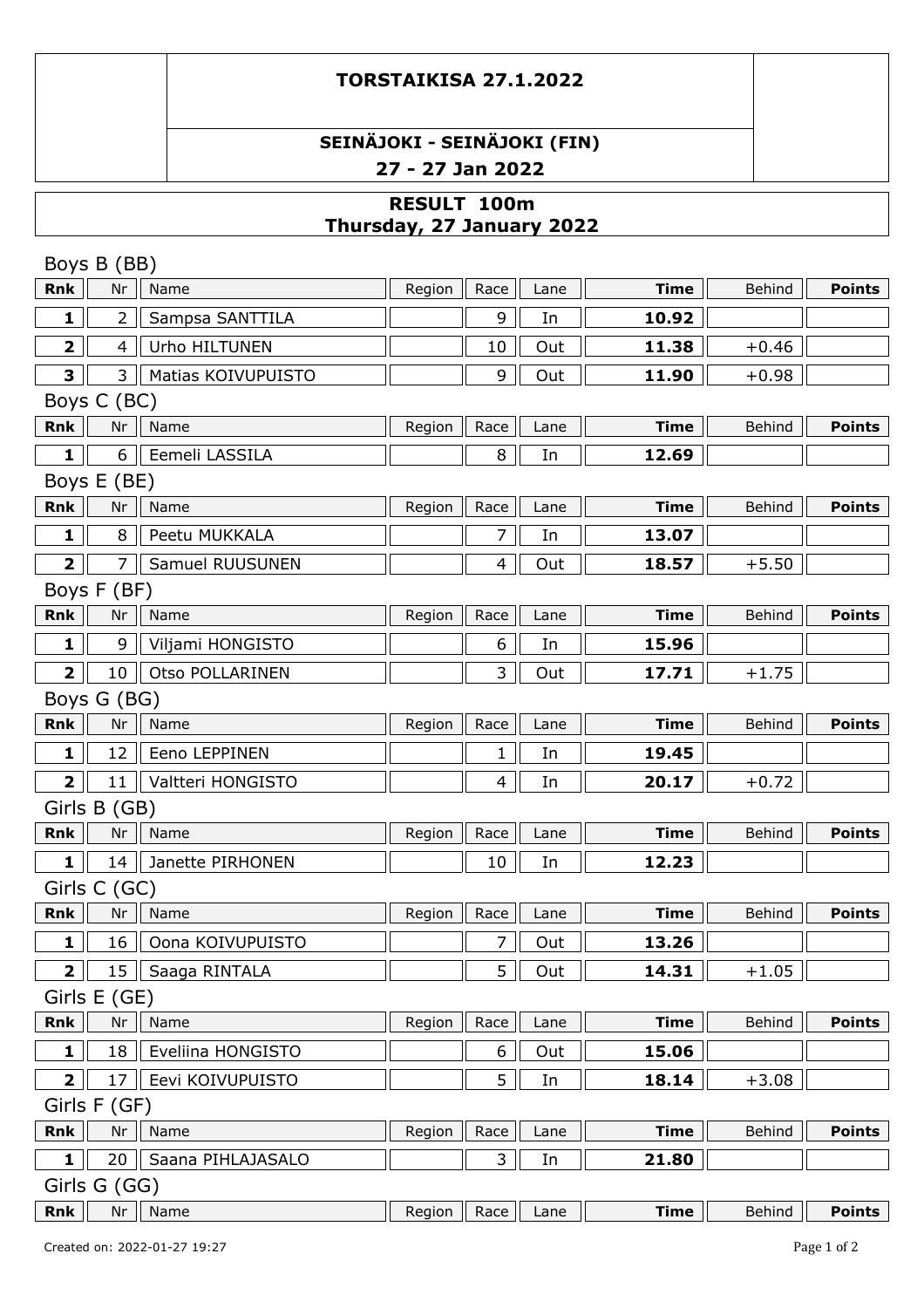# **SEINÄJOKI - SEINÄJOKI (FIN) 27 - 27 Jan 2022**

## **RESULT 100m Thursday, 27 January 2022**

| 19               | Villa MUKKALA     |        |      | Out  | 22.96 |         |               |  |
|------------------|-------------------|--------|------|------|-------|---------|---------------|--|
|                  | Tuuli PIHJALASALO |        |      | In   | 23.00 | $+0.04$ |               |  |
| Master (MAS)     |                   |        |      |      |       |         |               |  |
| <b>Rnk</b><br>Nr | Name              | Region | Race | Lane | Time  | Behind  | <b>Points</b> |  |
|                  | Juha SANTTILA     |        |      | Out  | 12.15 |         |               |  |

| <b>Conditions</b>   Time |  | Air Temperature   Humidity |  | Lce Temperature |
|--------------------------|--|----------------------------|--|-----------------|
|--------------------------|--|----------------------------|--|-----------------|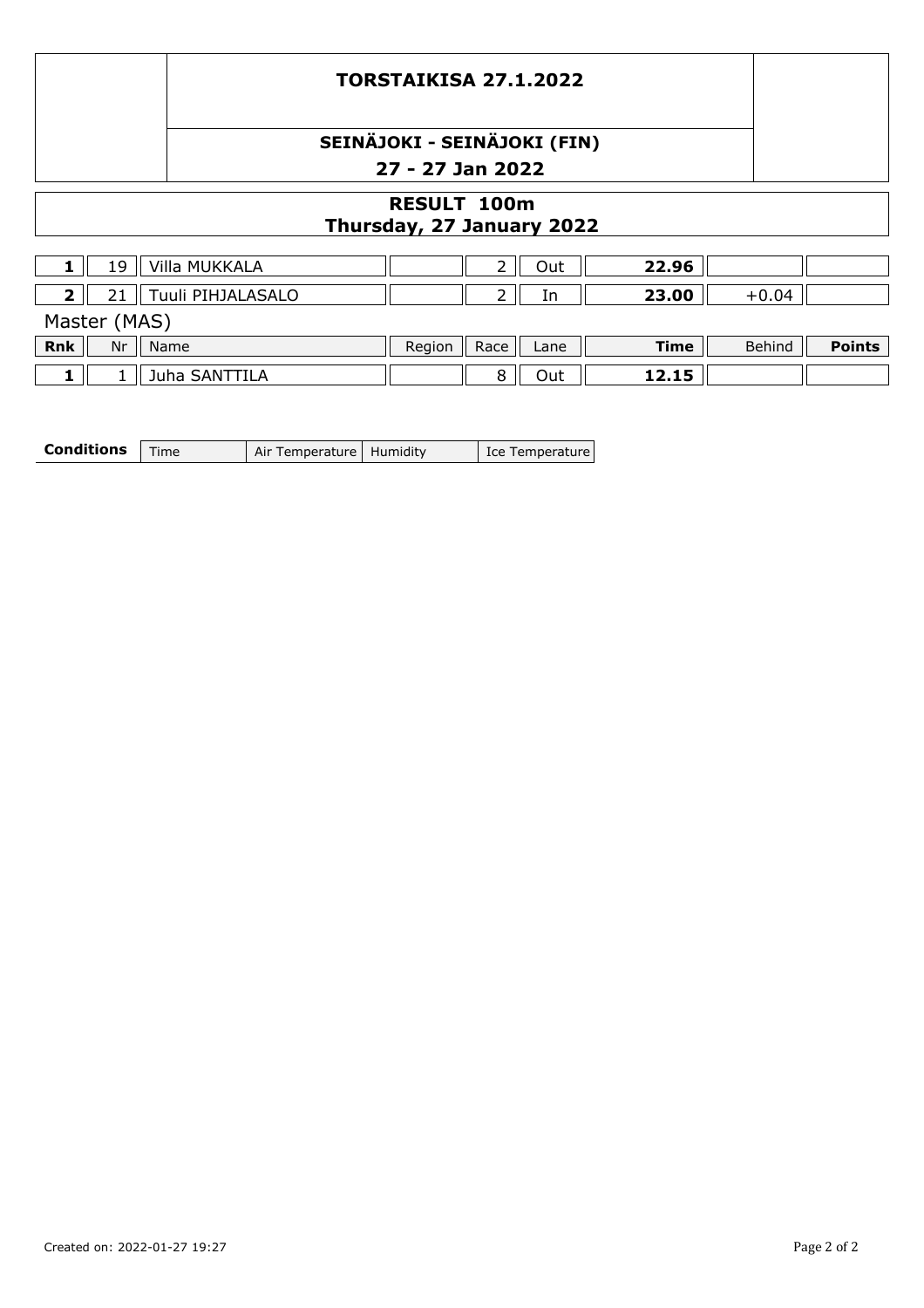



## **SEINÄJOKI - SEINÄJOKI (FIN) 27 - 27 Jan 2022**

## **RESULT 300m Thursday, 27 January 2022**

|                | Boys E (BE)     |                            |        |                |      |             |          |               |
|----------------|-----------------|----------------------------|--------|----------------|------|-------------|----------|---------------|
| <b>Rnk</b>     | Nr              | Name                       | Region | Race           | Lane | <b>Time</b> | Behind   | <b>Points</b> |
| $\mathbf{1}$   | 8               | Peetu MUKKALA              |        | 4              | In   | 35.16       |          |               |
| $\mathbf{2}$   | $\overline{7}$  | Samuel RUUSUNEN            |        | 5              | In   | 51.57       | $+16.41$ |               |
|                | Boys F (BF)     |                            |        |                |      |             |          |               |
| Rnk            | Nr              | Name                       | Region | Race           | Lane | <b>Time</b> | Behind   | <b>Points</b> |
| 1              | 9               | Viljami HONGISTO           |        | 3              | In   | 46.62       |          |               |
| $\overline{2}$ | 10 <sup>°</sup> | Otso POLLARINEN            |        | $\overline{2}$ | Out  | 53.89       | $+7.27$  |               |
|                | Boys G (BG)     |                            |        |                |      |             |          |               |
| Rnk            | Nr              | Name                       | Region | Race           | Lane | <b>Time</b> | Behind   | <b>Points</b> |
| $\mathbf{1}$   |                 | 11   Valtteri HONGISTO (F) |        |                | Out  | 1:05.02     |          |               |
|                | Girls E (GE)    |                            |        |                |      |             |          |               |
| Rnk            | Nr              | Name                       | Region | Race           | Lane | <b>Time</b> | Behind   | <b>Points</b> |
| 1              | 18              | Eveliina HONGISTO          |        | 4              | Out  | 41.79       |          |               |
| $\overline{2}$ | 17              | Eevi KOIVUPUISTO           |        | 5              | Out  | 45.16       | $+3.37$  |               |
|                | Girls F (GF)    |                            |        |                |      |             |          |               |
| Rnk            | Nr              | Name                       | Region | Race           | Lane | <b>Time</b> | Behind   | <b>Points</b> |
| 1              | 20              | Saana PIHLAJASALO          |        | 3              | Out  | 1:07.32     |          |               |
|                | Girls G (GG)    |                            |        |                |      |             |          |               |
| Rnk            | Nr              | Name                       | Region | Race           | Lane | <b>Time</b> | Behind   | <b>Points</b> |
| 1              | 19              | Villa MUKKALA (F)          |        | 2              | In   | 1:07.59     |          |               |
|                | 21              | Tuuli PIHJALASALO          |        | 1              | In   | <b>DNS</b>  |          |               |

**Conditions** Time Air Temperature Humidity Ice Temperature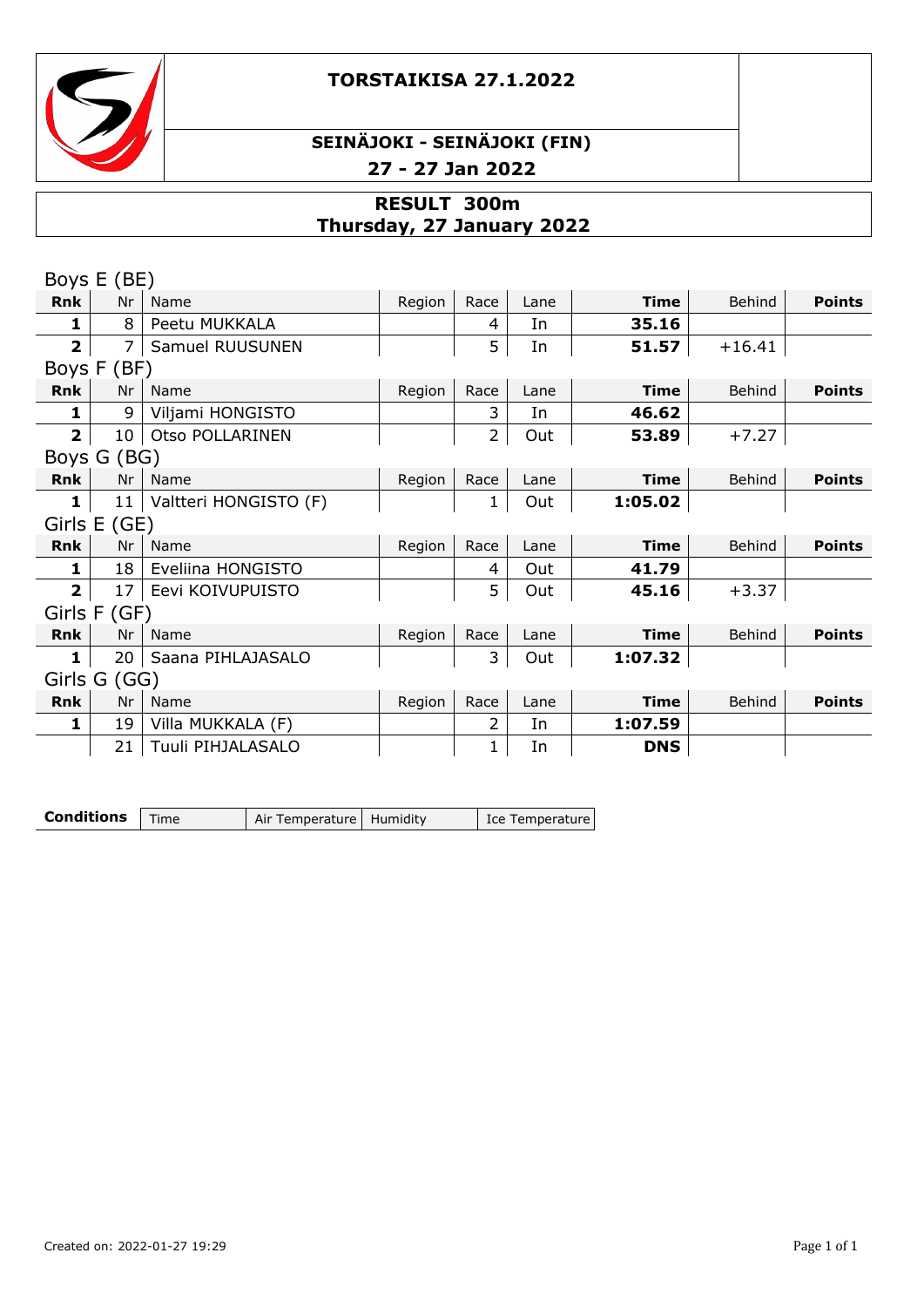# **SEINÄJOKI - SEINÄJOKI (FIN) 27 - 27 Jan 2022**

## **RESULT 500m Thursday, 27 January 2022**

|                         | Boys B (BB)    |                    |        |                |      |             |               |               |
|-------------------------|----------------|--------------------|--------|----------------|------|-------------|---------------|---------------|
| <b>Rnk</b>              | Nr             | Name               | Region | Race           | Lane | <b>Time</b> | <b>Behind</b> | <b>Points</b> |
| $\mathbf{1}$            | 2 <sup>1</sup> | Sampsa SANTTILA    |        | 5              | Out  | 41.78       |               |               |
| $\overline{\mathbf{2}}$ | 5              | Luka RINTALA       |        | 4              | In   | 42.04       | $+0.26$       |               |
| 3                       | $\overline{4}$ | Urho HILTUNEN      |        | 4              | Out  | 42.54       | $+0.76$       |               |
| 4                       | $\mathsf{3}$   | Matias KOIVUPUISTO |        | 3              | Out  | 44.85       | $+3.07$       |               |
|                         | Boys C (BC)    |                    |        |                |      |             |               |               |
| Rnk                     | Nr             | Name               | Region | Race           | Lane | <b>Time</b> | Behind        | <b>Points</b> |
| $\mathbf{1}$            | 6 <sup>1</sup> | Eemeli LASSILA     |        | $\mathbf{1}$   | In   | 50.60       |               |               |
|                         | Girls A (GA)   |                    |        |                |      |             |               |               |
| <b>Rnk</b>              | Nr             | Name               | Region | Race           | Lane | <b>Time</b> | Behind        | <b>Points</b> |
| $\mathbf{1}$            | 13             | Veera LEHTONEN     |        | $\overline{2}$ | In   | 47.49       |               |               |
|                         | Girls B (GB)   |                    |        |                |      |             |               |               |
| <b>Rnk</b>              | Nr             | Name               | Region | Race           | Lane | <b>Time</b> | Behind        | <b>Points</b> |
| $\mathbf{1}$            | 14             | Janette PIRHONEN   |        | 3              | In   | 46.19       |               |               |
|                         | Girls C (GC)   |                    |        |                |      |             |               |               |
| <b>Rnk</b>              | Nr             | Name               | Region | Race           | Lane | <b>Time</b> | Behind        | <b>Points</b> |
| $\mathbf{1}$            | 16             | Oona KOIVUPUISTO   |        | $\overline{2}$ | Out  | 50.87       |               |               |
| $\overline{2}$          | 15             | Saaga RINTALA      |        | $\mathbf{1}$   | Out  | 58.73       | $+7.86$       |               |
|                         | Master (MAS)   |                    |        |                |      |             |               |               |
| <b>Rnk</b>              | Nr             | Name               | Region | Race           | Lane | <b>Time</b> | Behind        | <b>Points</b> |
| 1                       | $\mathbf{1}$   | Juha SANTTILA      |        | 5              | In   | 46.96       |               |               |

| <b>Conditions</b> $\mathsf{Time}$ | Air Temperature   Humidity | Ice Temperature |
|-----------------------------------|----------------------------|-----------------|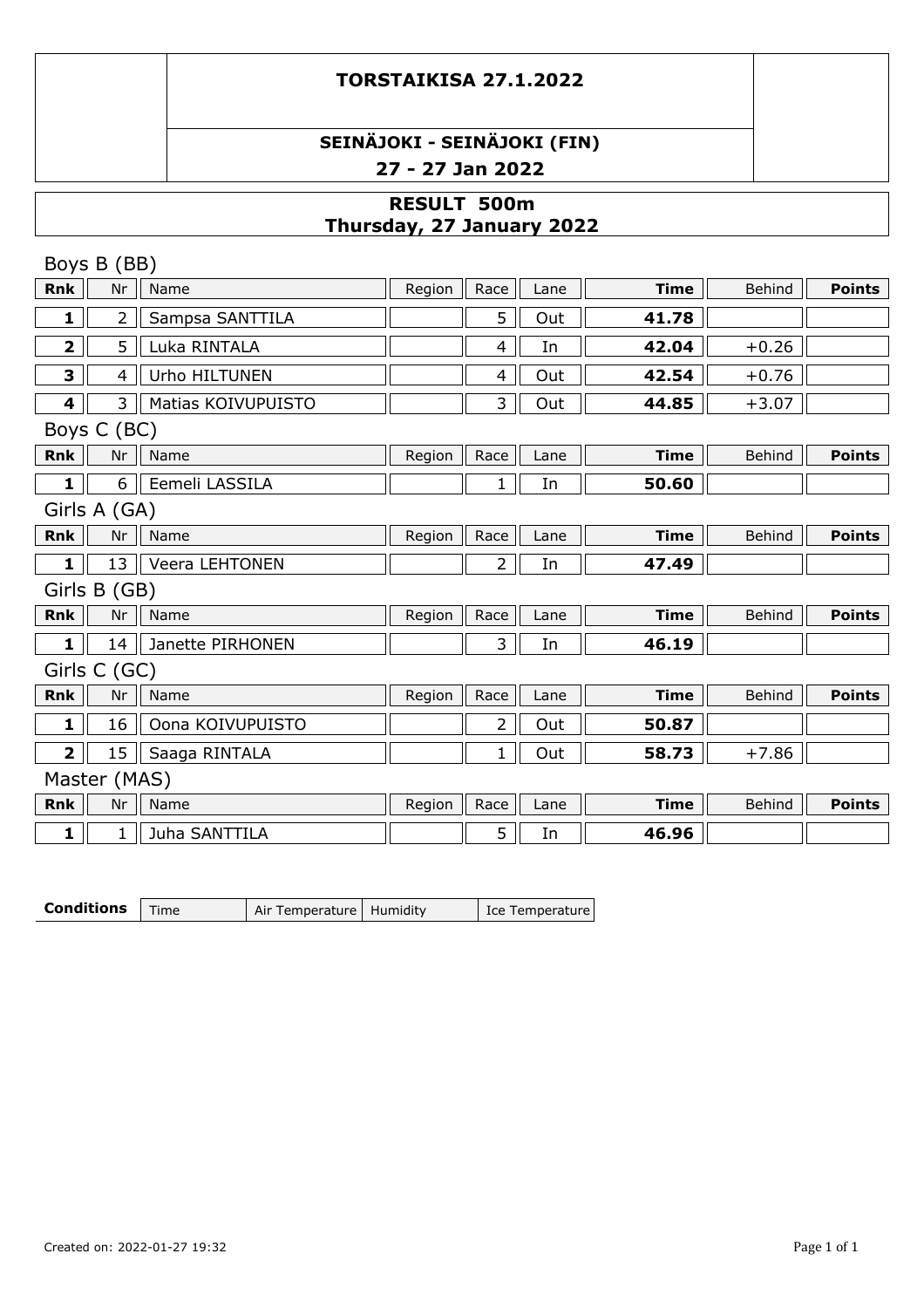## **SEINÄJOKI - SEINÄJOKI (FIN) 27 - 27 Jan 2022**

## **RESULT 500m Thursday, 27 January 2022**

|                         | Boys E (BE)  |                      |        |                |      |             |               |               |
|-------------------------|--------------|----------------------|--------|----------------|------|-------------|---------------|---------------|
| <b>Rnk</b>              | Nr           | Name                 | Region | Race           | Lane | <b>Time</b> | Behind        | <b>Points</b> |
| 1                       | 8            | Peetu MUKKALA        |        | 4              | In   | 59.26       |               |               |
| $\overline{\mathbf{2}}$ |              | Samuel RUUSUNEN      |        | 1              | In   | 1:29.13     | $+29.87$      |               |
|                         | Boys F (BF)  |                      |        |                |      |             |               |               |
| <b>Rnk</b>              | Nr           | Name                 | Region | Race           | Lane | <b>Time</b> | Behind        | <b>Points</b> |
| 1                       | 9            | Viljami HONGISTO     |        | 3              | Out  | 1:26.46     |               |               |
|                         | Boys G (BG)  |                      |        |                |      |             |               |               |
| Rnk                     | Nr           | Name                 | Region | Race           | Lane | <b>Time</b> | Behind        | <b>Points</b> |
| 1                       | 11           | Valtteri HONGISTO    |        | 2              | In   | 1:51.95     |               |               |
|                         | Girls E (GE) |                      |        |                |      |             |               |               |
| <b>Rnk</b>              | Nr           | Name                 | Region | Race           | Lane | <b>Time</b> | <b>Behind</b> | <b>Points</b> |
| 1                       | 18           | Eveliina HONGISTO    |        | $\overline{2}$ | Out  | 1:14.84     |               |               |
| $\overline{2}$          | 17           | Eevi KOIVUPUISTO     |        | 3              | In   | 1:15.62     | $+0.78$       |               |
| Girls G (GG)            |              |                      |        |                |      |             |               |               |
| <b>Rnk</b>              | Nr           | Name                 | Region | Race           | Lane | <b>Time</b> | Behind        | <b>Points</b> |
| 1                       | 19           | <b>Villa MUKKALA</b> |        |                | Out  | 1:50.89     |               |               |

**Conditions** Time Air Temperature Humidity Ice Temperature